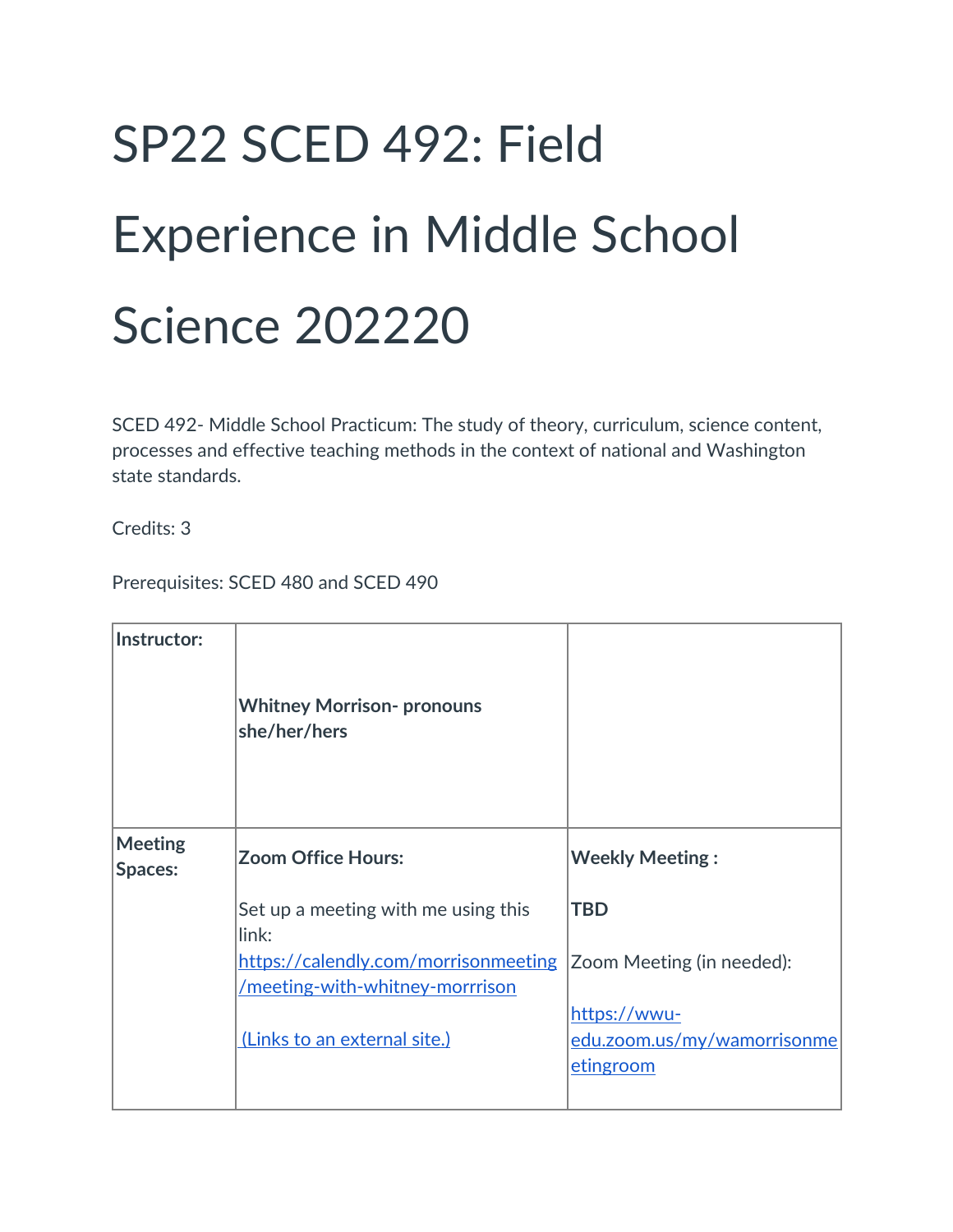|                     | Office Zoom:                                                                             | (Links to an external site.) |
|---------------------|------------------------------------------------------------------------------------------|------------------------------|
|                     | https://wwu-<br>edu.zoom.us/my/wamorrisonmeetingro<br>om<br>(Links to an external site.) |                              |
| Communicati<br>lon: | Do not use Canvas to communicate-<br>Only email please<br>Email: houckw@wwu.edu          |                              |

In order to be flexible and responsive to the needs and interests of students and the course, this syllabus and course agenda are subject to change. Changes, if any, will be announced in Canvas Announcements, and assignments will be updated. Students will be held responsible for all changes.

#### **Meeting times/location:**

Our course meetings will be determined by the collective groups' availability. This quarter, we will use a combination of face to face, synchronous and asynchronous learning experiences.

- **Face to face** classes will be held throughout the quarter for periodic check-ins.
- **Synchronous meetings** will be held on ZOOM.
- **Asynchronous learning activities** will be provided for you to complete (you may choose the specific days/times you work on those)
- **Practicum: Based on the availability of your schedule, you will be placed in a Shuksan Middle School classroom 3-5 hours per week.**

**Schedule: Here's a snapshot of our draft [schedule.](https://docs.google.com/document/d/1fZbdGv6HzjXzrJaCzKReuCOE13J5ZsNlAX9GnY1KGkU/edit)** 

**Schedule subject to change based on your feedback for practicum setup.**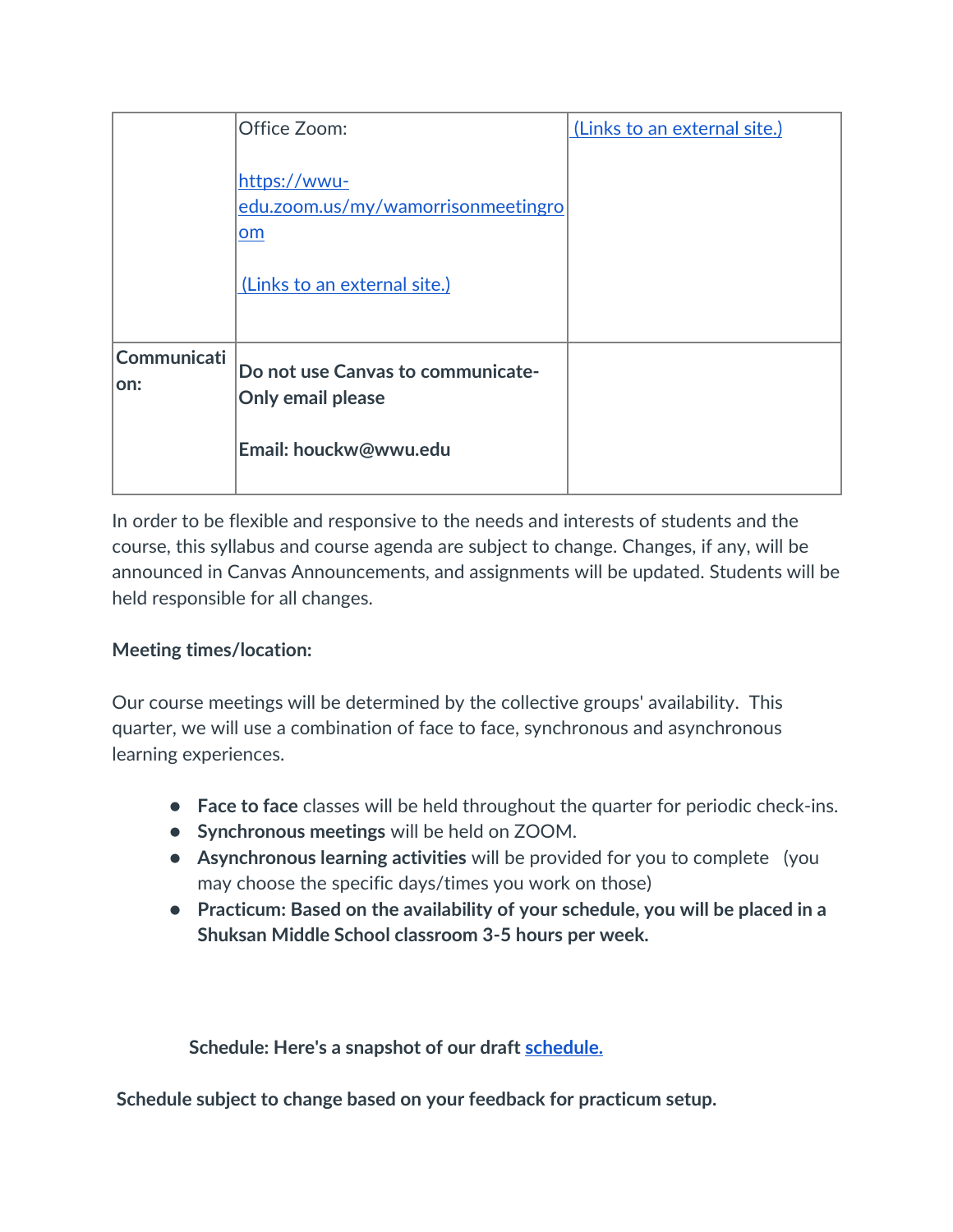# **COVID Safety Information:**

Western Washington University will continue the current indoor mask requirement through the first two weeks of the spring term.

Masks will become optional for all individuals inside WWU facilities on the Bellingham campus effective April 11.

- Free COVID testing for students will remain available at the College Hall testing facility on campus. The first two weeks of the quarter will inform testing decisions for the remainder of the quarter, and we will communicate any changes.
- If you test positive for COVID on a home test or through an off-campus testing facility not associated with the university, please notify Western. Students can log into your MyWesternHealth patient portal and send a secure message with your positive test result attached. Employees can send an email to HR.COVID.Assistance@wwu.edu.

**Illness including COVID:** Some students, even among the vaccinated student population, will test positive for COVID during Spring Quarter and miss class as a result. WWU does NOT hold an expectation that I create a parallel online course to deliver classroom content for any student or students required to self-isolate or be in quarantine. On a case by case basis, I will provide learning materials for ill/quarantining students. If the illness develops further, a more-lengthy absence may be necessary and students should contact the Office of Student:<https://wp.wwu.edu/officeofstudentlife/>

#### **Bellingham Public Schools Vaccination Verification:**

Because this is a practicum class, you will be required to provide vaccination verification for our partnering school district.

### **Grading Scheme:**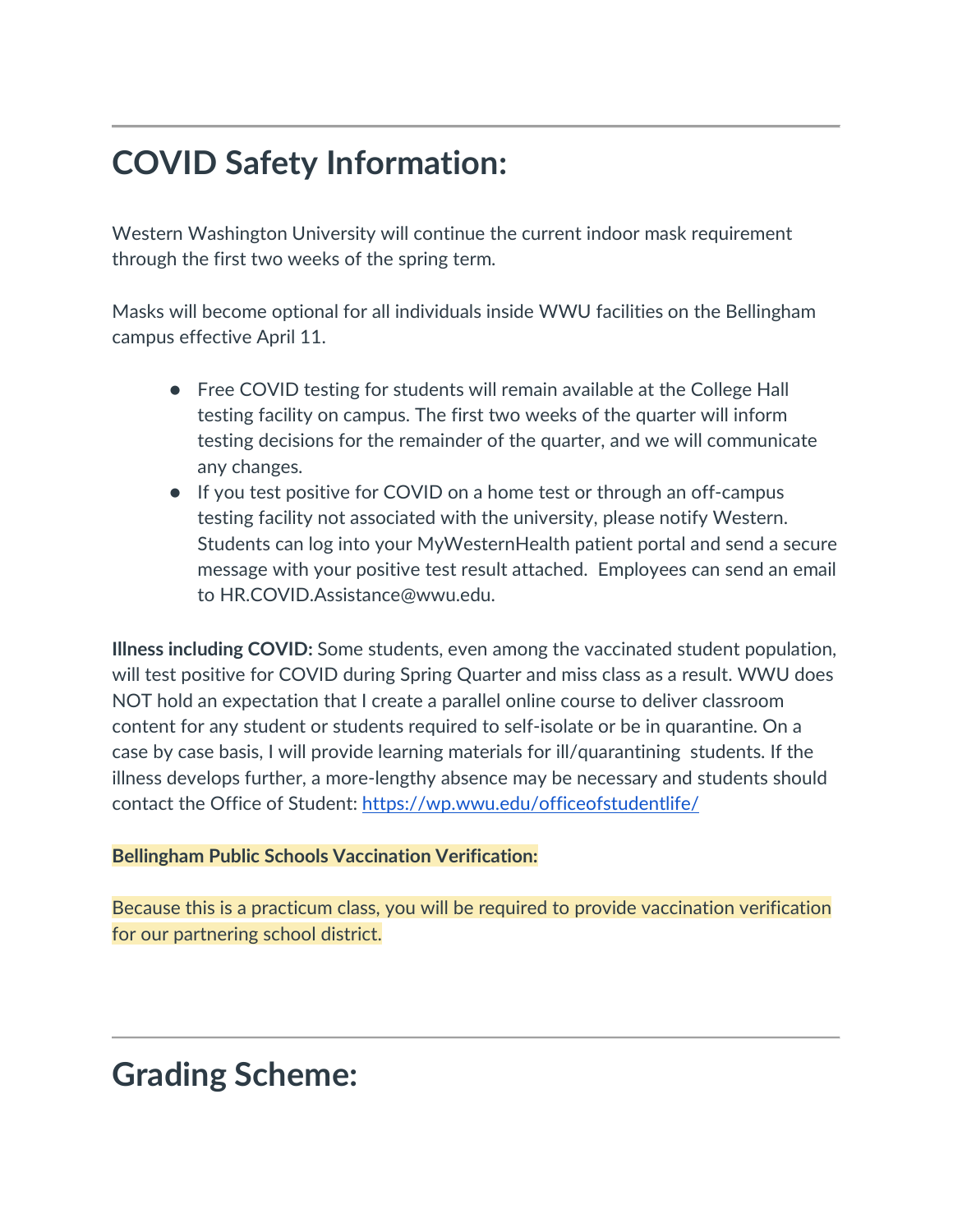| Grade     | $A+$ | A   | $A -$ | $B+$         | B   | $B -$ | $C+$ | $\overline{C}$  | $C-$ | $\overline{D}$ | D         | D-  | F/Z  |
|-----------|------|-----|-------|--------------|-----|-------|------|-----------------|------|----------------|-----------|-----|------|
| 4-point   | 4.0  | 3.9 | 3.7   | $3.3 \mid 3$ |     | 2.7   | 2.3  | $\vert 2 \vert$ | 1.7  | 1.3            | $\vert$ 1 | 0.7 | l 0  |
| 10-point  | 10   | 9.6 | 9.3   | 8.9          | 8.6 | 8.3   |      | 7.9 7.6         | 7.3  | 6.9            | 6.6       | 6.3 | 6.3> |
| 100-point | 100  | 96  | 93    | 89           | 86  | 83    | 79   | 76              | 73   | 69             | 66        | 63  | 63>  |

Assignments will be graded, and course grades determined as follows:

*Note:* A grade of C- or lower in this course will require you to re-take SCED 492. In addition, you will be asked to meet with your academic advisor for support and to develop an improvement plan.

## **Course Goals & Objectives:**

In this course, prospective teachers (you!) will:

- Examine your beliefs in relation to a vision of effective science teaching and learning
	- Preservice teachers will analyze how their experiences in middle school as a teacher and learner have shaped their attitudes toward, and interest in teaching middle school science
	- Preservice teachers will critically examine their conception of 'effective' science teaching and learning, informed by their experiences as both a learner and teacher of science
- Deepen your subject matter knowledge for teaching science
	- Preservice teachers will be able to articulate what students should learn in middle school science, identify big ideas or concepts, and build coherent conceptual storylines
- Develop an understanding of learners, learning, and issues of diversity and equity in science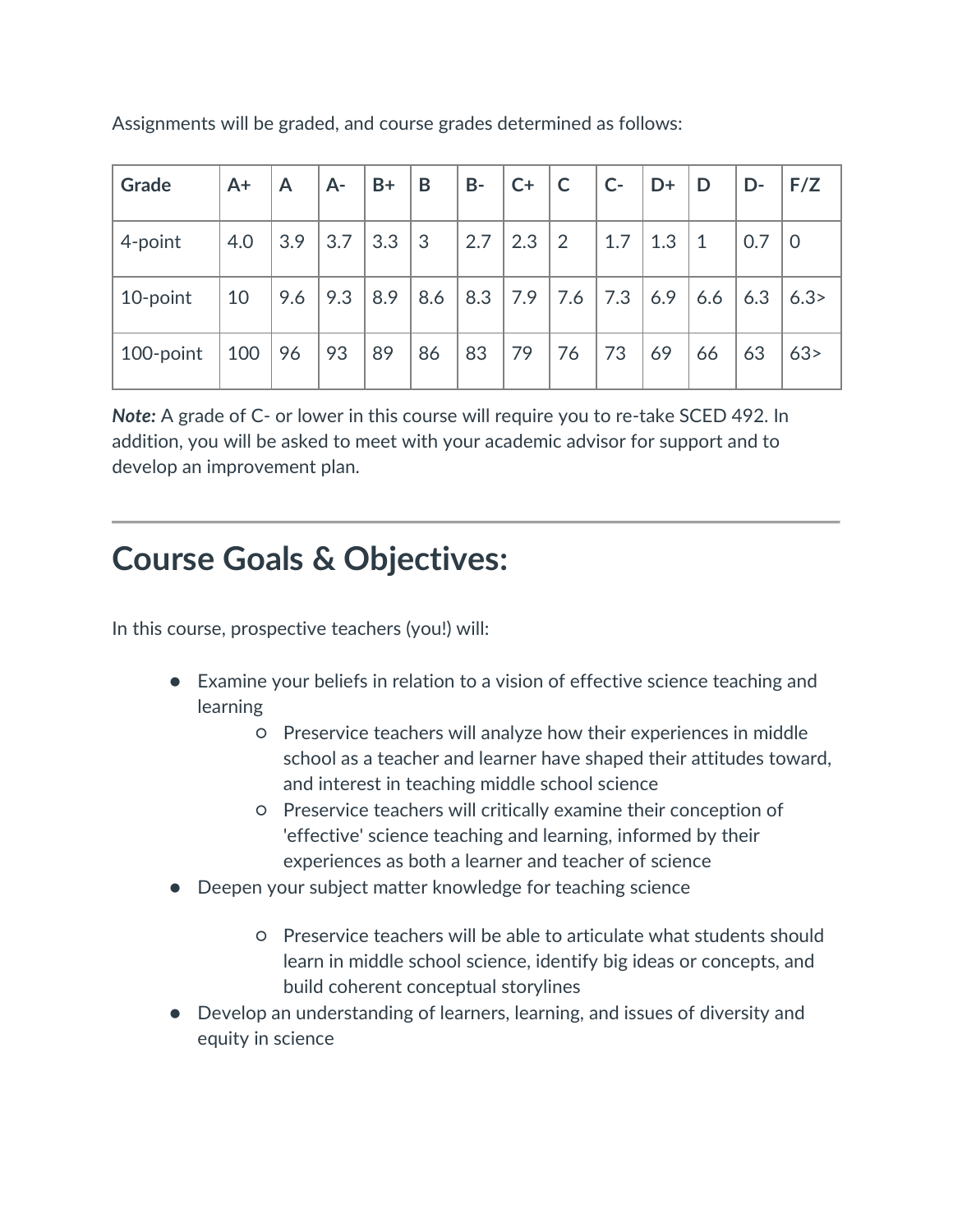- Preservice teachers will unpack the implicit messages experienced in the educational setting that convey *who* can be a scientist and *how* science is learned
- Preservice teachers will utilize developmentally appropriate and productive approaches to meet the diverse needs, interests, and abilities of students and create inclusive and equitable science classrooms
- Preservice teachers will understand the role of place and importance of cultural relevance in science education
- Develop a beginning repertoire of strategies for science instruction and assessment
	- Preservice teachers will analyze curriculum that aligns with the Next Generation Science Standards and reflects principles of effective science teaching and learning
	- Preservice teachers demonstrate appropriate design of assessment for formative and summative purposes
- Develop the tools and dispositions to study and learn from teaching
	- Preservice teachers will utilize feedback (from peers/instructors /cooperating teachers) to improve their teaching
	- Preservice teachers will apply different lenses (e.g., instructional frameworks, research) to analyze and learn from their science teaching and learning experiences

# **Assignments:**

Assignments are intended to help you meet specific objectives that align with the course goals listed above. Each assignment will be explained in detail with a rationale and evaluation criteria. Note that in addition to *graded assignments*, you will complete a number of *ungraded assignments* that will act as baseline assessments or that as 'works in progress' will not be counted towards your final grade.

- Weekly Module- Learning Journal (50%)
- Practicum (20%)
- Initial and Final Reflection (20%)
- Attendance/Participation & Professionalism (10%)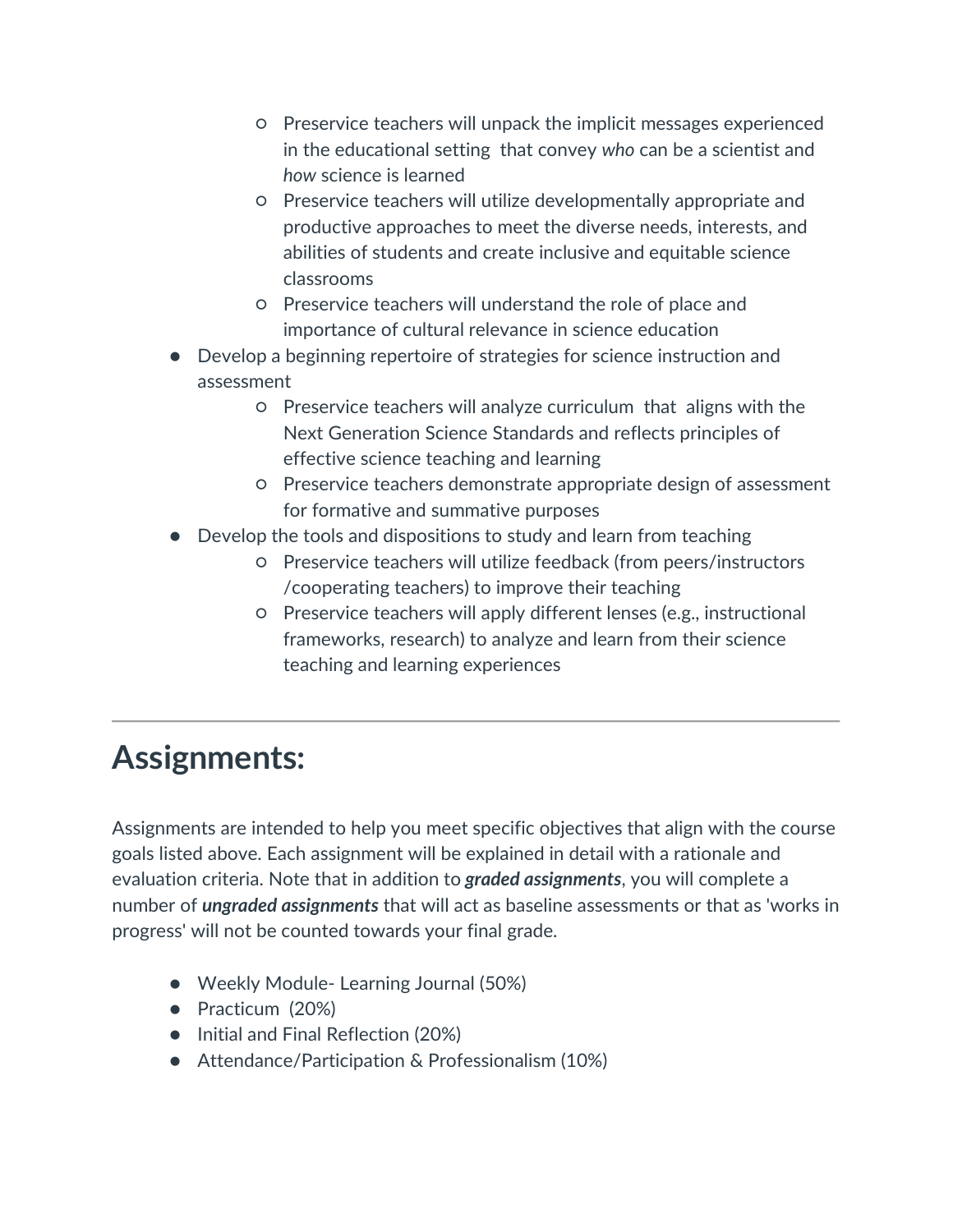# **Course Organization and Requirements:**

- **You must complete 60% of each weekly Module to pass the course**. Incomplete modules may result in the need for an incomplete (K) grade to be assigned. To receive a K grade, a student must print an [incomplete \(K\) grade](https://wce.wwu.edu/rc/forms)  [contract.](https://wce.wwu.edu/rc/forms)
- [\(Links to an external site.\)](https://wce.wwu.edu/rc/forms)
- ●
- You will create a Google Doc that will serve as your [Learning Journal.](https://wwu.instructure.com/courses/1505303/assignments/6855995) Share this Google Doc with me and allow me to edit/revise. This document will hold most work from the weekly modules. More details on assignment page.
- Attendance/participation: Unless previously excused, your attendance is mandatory during our synchronous meetings. If you need to miss a meeting for any reason (personal/tech/connectivity issues), please let me know ASAP via email.
- Late Work: due to current circumstances, late work will be accepted but will affect your Participation & Professionalism grade. Please try to stay on schedule with due dates. This will make my grading job more streamlined.
	- You asked for an accommodation before the due date
	- Asked clarifying questions before the due date
	- Can provide evidence for why an error in grading has occurred by going through the revision history of the document to provide a screenshot at the time of submission, showing and justifying that you had all of the required components
- Written assignments must model appropriate grammar, spelling, usage and punctuation. All written work is to be word-processed (double-spaced, 12 point font) unless otherwise specified. Proofread your papers as you would if you were developing a handout for students or parents. The instructor reserves the right to return work for correction prior to grading if there are multiple mistakes in grammar, spelling, and or punctuation.
- Netiquette Statement: Please read about netiquette on this [website](http://www.albion.com/netiquette/corerules.html)
- $\bullet$  [.](http://www.albion.com/netiquette/corerules.html)
- We will abide by these netiquette rules outlined on this website.
	- In addition to this netiquette statement, we will come up with virtual classroom norms during out first synchronous meeting.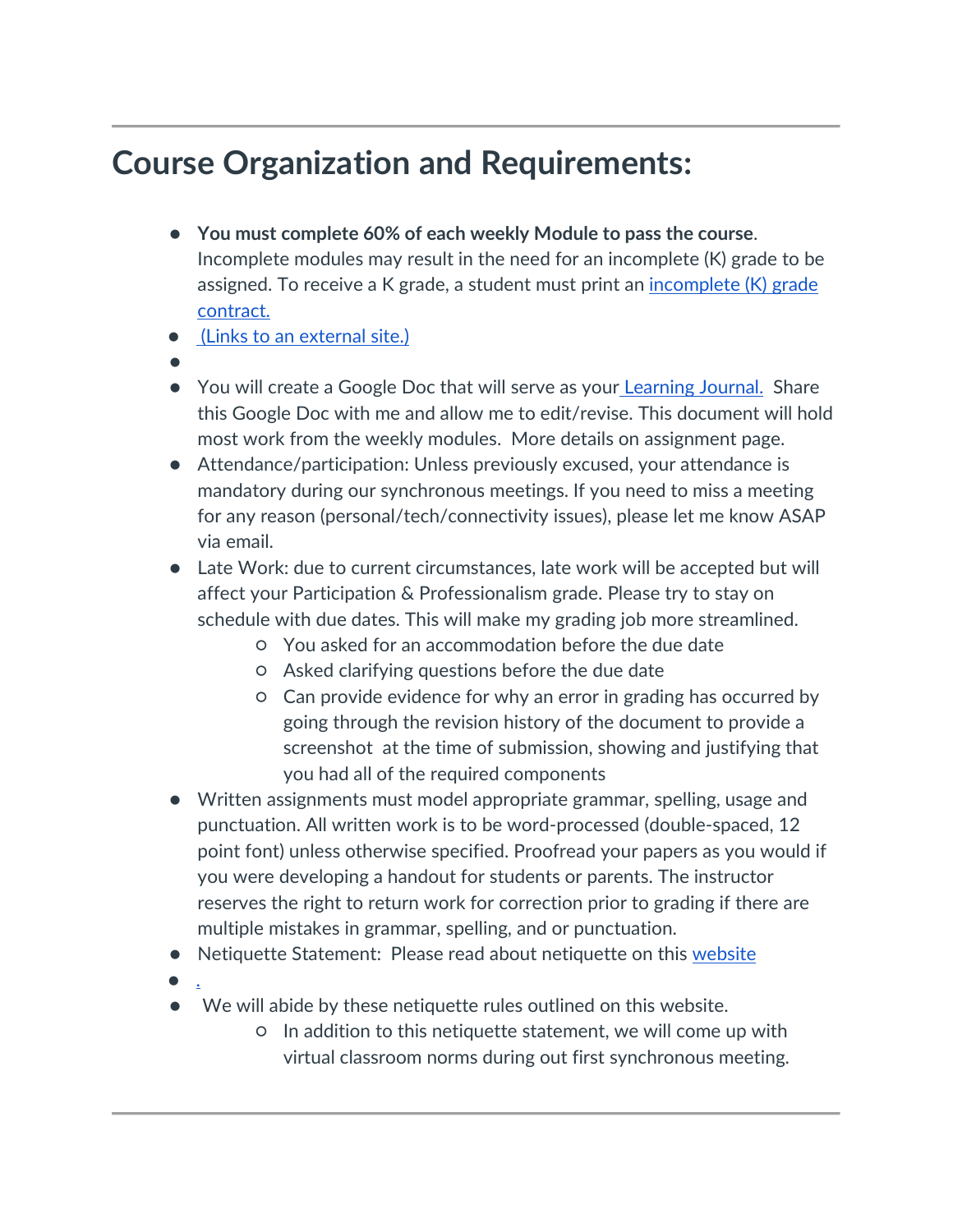# **Texts and required materials:**

- Readings and supplemental materials will be provided in this Canvas site or made available via the web or Western Libraries.
- Internet access for various resources and platforms, not limited to: **Zoom**, [Flipgrid,](https://info.flipgrid.com/) Canvas, [G-Suite Apps.](https://gsuite.google.com/?utm_source=google&utm_medium=cpc&utm_campaign=na-US-all-en-dr-bkws-all-all-trial-e-dr-1008072&utm_content=text-ad-none-any-DEV_c-CRE_331696211006-ADGP_Hybrid%20%7C%20AW%20SEM%20%7C%20BKWS%20%7E%20EXA%20%2F%2F%20GSuite%20%5B1:1%5D%20GSuite-KWID_43700015362134797-kwd-74870110717&utm_term=KW_gsuite-ST_gsuite&gclid=Cj0KCQjwyPbzBRDsARIsAFh15JZcNFuzHyeD6SpoVAhnqO6Vlsc1S_A-F4EInRbcDInGFv6f5Hh9YkUaAt8xEALw_wcB&gclsrc=aw.ds)

# **Syllabus Policies:**

This course will adhere to Western's **Syllabi Policies** for Academic Honesty, Accommodations, Ethical Conduct with WWU Network and Computing Resources, Equal Opportunity, Student Conduct Code, and Medical Excuse Policy.

Third-Party Software and FERPA: During this course you might have the opportunity to use public online services and/or software applications sometimes called third-party software such as a blog or wiki. While some of these are required assignments, you need not make any personally identifying information available on a public site. Do not post or provide any private information about yourself or your classmates. Where appropriate you may use a pseudonym or nickname (ensuring the facilitators know how to identify you). Some written assignments posted publicly may require personal reflection/comments, but the assignments will not require you to disclose any personally identifiable/sensitive information. If you have any concerns about this, please contact your instructor. See [FERPA Toolkit](https://www.wwu.edu/teachinghandbook/resources_support/ferpa_toolkit.shtml)

### **Student Services:**

Western encourages students to seek assistance and support at the onset of an illness, difficulty, or crisis. As your instructor, I can be a first point of contact to help you find the campus-based resources you may need. Here are some of the resources WWU offers students: